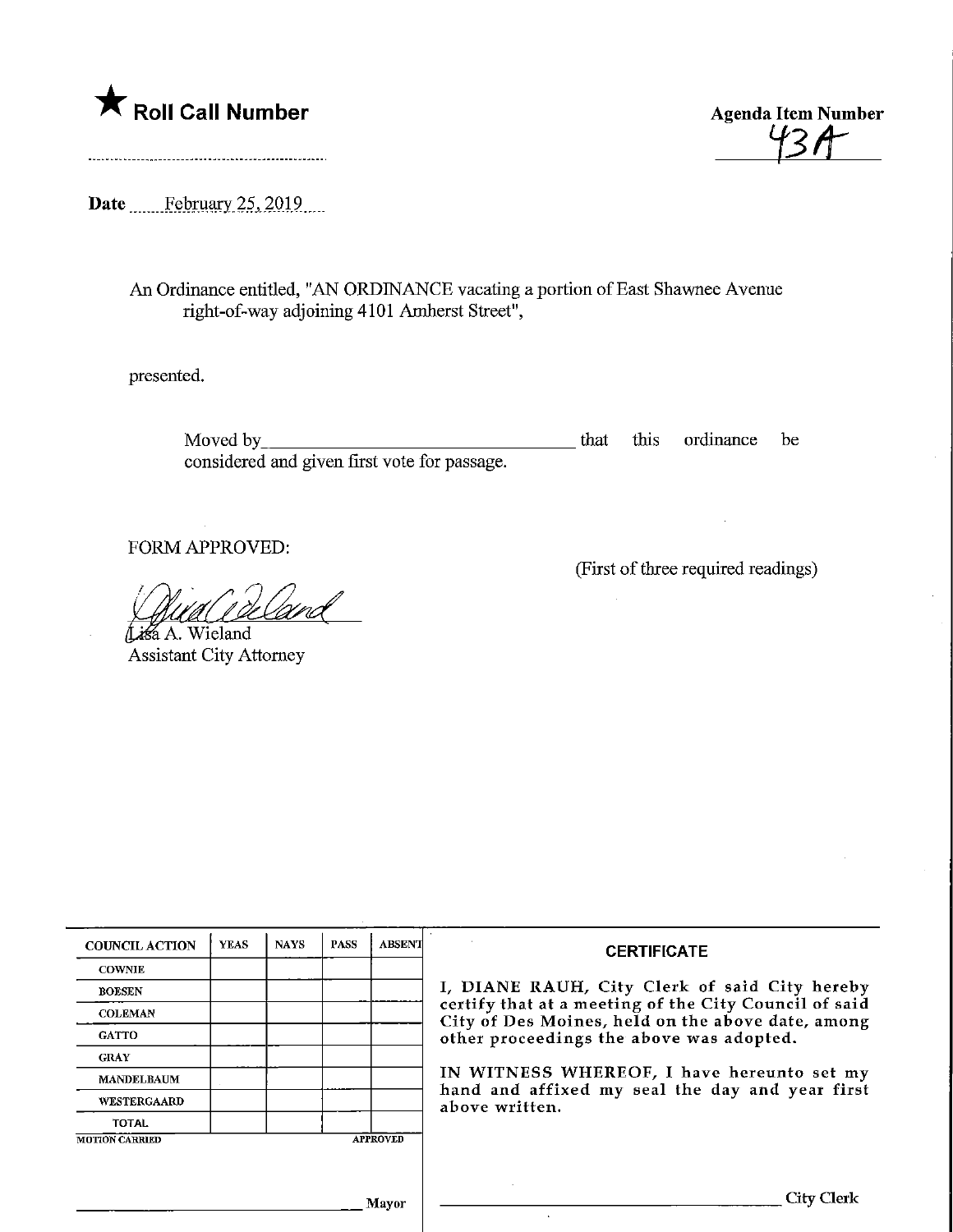$43A$ 

Prepared by: Lisa A. Wieland, Assistant City Attorney, 400 Robert D. Ray Drive, Des Moines, Iowa 50309 (515) 283-4124 Return to: City Clerk's Office. 400 Robert D. Ray Drive, Des Moines, Iowa 50309

## ORDINANCE NO.

AN ORDINANCE vacating a portion of East Shawnee Avenue right-of-way adjoining 4101 Amherst Street.

WHEREAS, all prior requirements of law pertaining to the vacation of public right-of-way have been fully observed; and

WHEREAS, it is desirable that the public right-of-way herein described be vacated;

NOW, THEREFORE, BE IT ORDAINED by the City Council of the City of Des Moines, Iowa:

Sec. 1. That a portion of East Shawnee Avenue right-of-way adjoining 4101 Amherst Street, more specifically described as follows, be and is hereby vacated:

All that part of East Shawnee Avenue Right-of-Way, lying South of Lot 13 in Block 1 in Official Plat of the NE1/4 of the SW1/4 of Section 23, Township 79 North, Range 24 West of the 5th P.M., except the East 830.4 feet of the Sl/2 thereof, now included in and forming a part of the City of Des Moines, Polk County, Iowa, more particularly described as follows:

Commencing at the Southeast Corner of said Lot 13; thence South 89°55'05" West, along the South line of said Lot 13, a distance of 18.87 feet, to the Point of Beginning; fhence South 00°07'52" East, a distance of 6.00 feet; thence South 89°55'05" West, a distance of 28.00 feet; thence North 00°07'52" West, a distance of 6.00 feet, to a point on the South line of said Lot 13; thence North 89°55'05" East, along the South line of said Lot 13, a distance of 28.00 feet to the Pomt of Beginning, and containing 168 square feet of land, more or less.

Sec. 2. The City of Des Moines hereby reserves an easement upon the property described above for the continued use and maintenance of any utilities now in place, with the right of entry for servicing same.